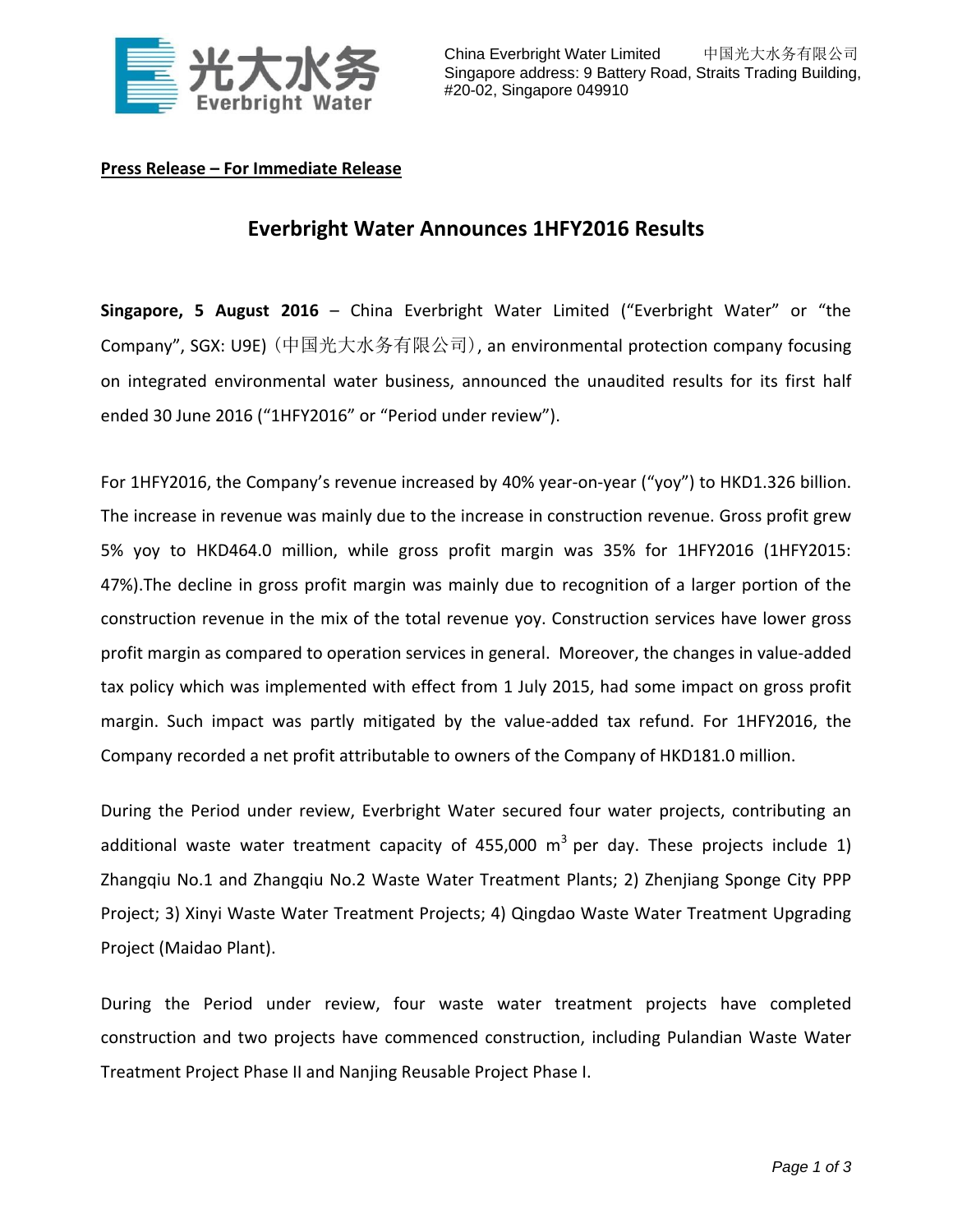

China Everbright Water Limited 中国光大水务有限公司 Singapore address: 9 Battery Road, Straits Trading Building, #20-02, Singapore 049910

**Mr. Wang Tianyi, Executive Director and Chairman of Everbright Water**, said, "In 1HFY2016, with a series of acquisitions and integrations, Everbright Water's operation scale emerged into a new stage. Development coverage and business scope continued to expand. The acquired projects were successfully transformed. 2016 is the first year of the 13th Five-Year Plan. The environment problem continues to be the focus. After issuing the "Clean Air Action Plan" and "Clean Water Action Plan", the State Council of China issued "Clean Soil Action Plan" in May this year to implement the most rigorous environment protection system and continuously improve environmental quality. On the other hand, the country encouraged reformation of the industry from being government-led to being marketized and the participation of social capital in the environmental governance. The government will adopt PPP model extensively in environmental water sector, such as in waste water treatment, river-basin ecological repair and sponge cities, resulting in significant development of PPP model and broader access to markets for the Company."

**Mr. Wang continued,** "In 1HFY2016, despite facing macro trends such as subdued global economic outlook and slowing economic growth in China as well as fierce competitions in the industry, Everbright Water has strong confidence in overcoming challenges to actively expand into new areas and new business segments. The Company will improve internal management and seek for appropriate projects in order to achieve a steady and healthy growth."

In 1HFY2016, Everbright Water bought back an aggregate of 7,793,400 shares in its issued and paid-up capital for a total consideration of approximately S\$3.84 million. This demonstrated the board of directors' confidence in the Company's future prospects.

**-END-**